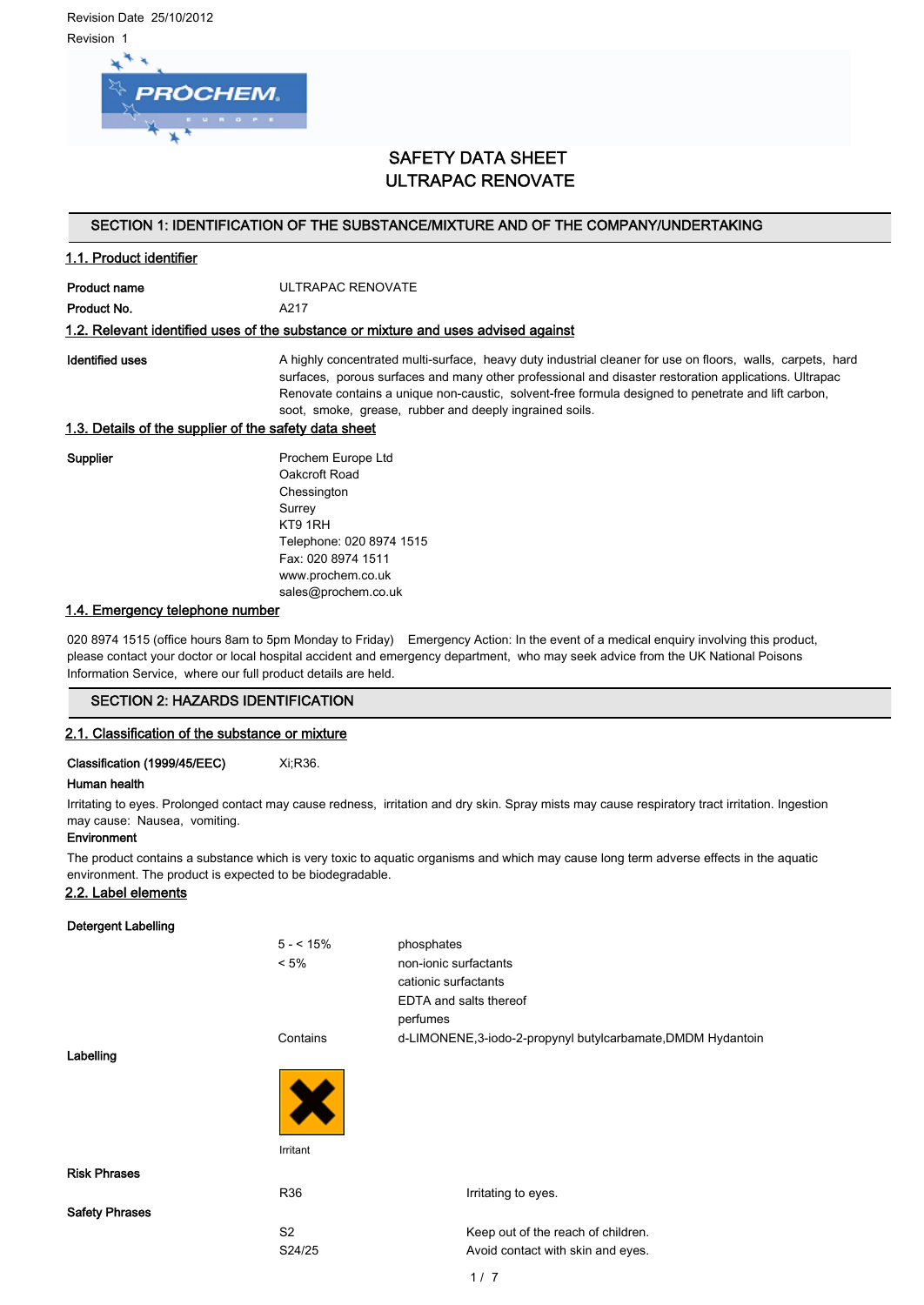# ULTRAPAC RENOVATE

S26 In case of contact with eyes, rinse immediately with plenty of water and seek medical advice. S37 Wear suitable gloves.

## 2.3. Other hazards

See section 8 for details of exposure limits.

# SECTION 3: COMPOSITION/INFORMATION ON INGREDIENTS

#### 3.2. Mixtures

| <b>TETRAPOTASSIUM PYROPHOSPHATE</b>                                                                                               |                   |                                                                    | 5-15%    |  |
|-----------------------------------------------------------------------------------------------------------------------------------|-------------------|--------------------------------------------------------------------|----------|--|
| CAS-No.: 7320-34-5                                                                                                                | EC No.: 230-785-7 |                                                                    |          |  |
| Classification (EC 1272/2008)<br>Eye Irrit. 2 - H319                                                                              |                   | Classification (67/548/EEC)<br>Xi, R36.                            |          |  |
| ALCOHOLS C9-11, ETHOXYLATED                                                                                                       |                   |                                                                    | $1 - 5%$ |  |
| CAS-No.: 68439-45-2                                                                                                               | EC No.:           |                                                                    |          |  |
| Classification (EC 1272/2008)<br>Acute Tox. 4 - H302<br>Eye Dam. 1 - H318                                                         |                   | Classification (67/548/EEC)<br>Xn;R22.<br>Xi, R41.                 |          |  |
| ETHANOL, 2,2'-IMINOBIS-, N-[3-(BRANCHED DECYLOXY)PROPYL] DERIVS., N-OXIDES<br>$1 - 5%$                                            |                   |                                                                    |          |  |
| CAS-No.: 68478-65-9                                                                                                               | EC No.: 270-830-8 |                                                                    |          |  |
| Classification (EC 1272/2008)<br>Eye Irrit. 2 - H319                                                                              |                   | Classification (67/548/EEC)<br>Xi:R36. R52.                        |          |  |
| N-(2-HYDROXYETHYL)-N,N-DIMETHYL ALKYL-C12-14-(EVEN NUMBERED)-1-AMINIUM CHLORIDE<br>$0.1 - 1%$                                     |                   |                                                                    |          |  |
| CAS-No.: 85736-63-6                                                                                                               | EC No.: 931-275-3 |                                                                    |          |  |
| Classification (EC 1272/2008)<br>Acute Tox. 4 - H302<br>Skin Corr. 1B - H314<br><b>STOT RE 2 - H373</b><br>Aquatic Acute 1 - H400 |                   | Classification (67/548/EEC)<br>Xn;R22,R48/22.<br>C.R34.<br>N, R50. |          |  |

The Full Text for all R-Phrases and Hazard Statements are Displayed in Section 16.

# SECTION 4: FIRST AID MEASURES

## 4.1. Description of first aid measures

## Inhalation

Move the exposed person to fresh air at once. Get medical attention if any discomfort continues.

# Ingestion

Drink a few glasses of water or milk. Rinse mouth thoroughly. Get medical attention immediately! Never give liquid to an unconscious person. DO NOT INDUCE VOMITING!

# Skin contact

Immediately rinse with water. Get medical attention if irritation persists after washing.

#### Eye contact

Promptly wash eyes with plenty of water while lifting the eye lids. Continue to rinse for at least 15 minutes. Get medical attention if irritation persists after washing.

### 4.2. Most important symptoms and effects, both acute and delayed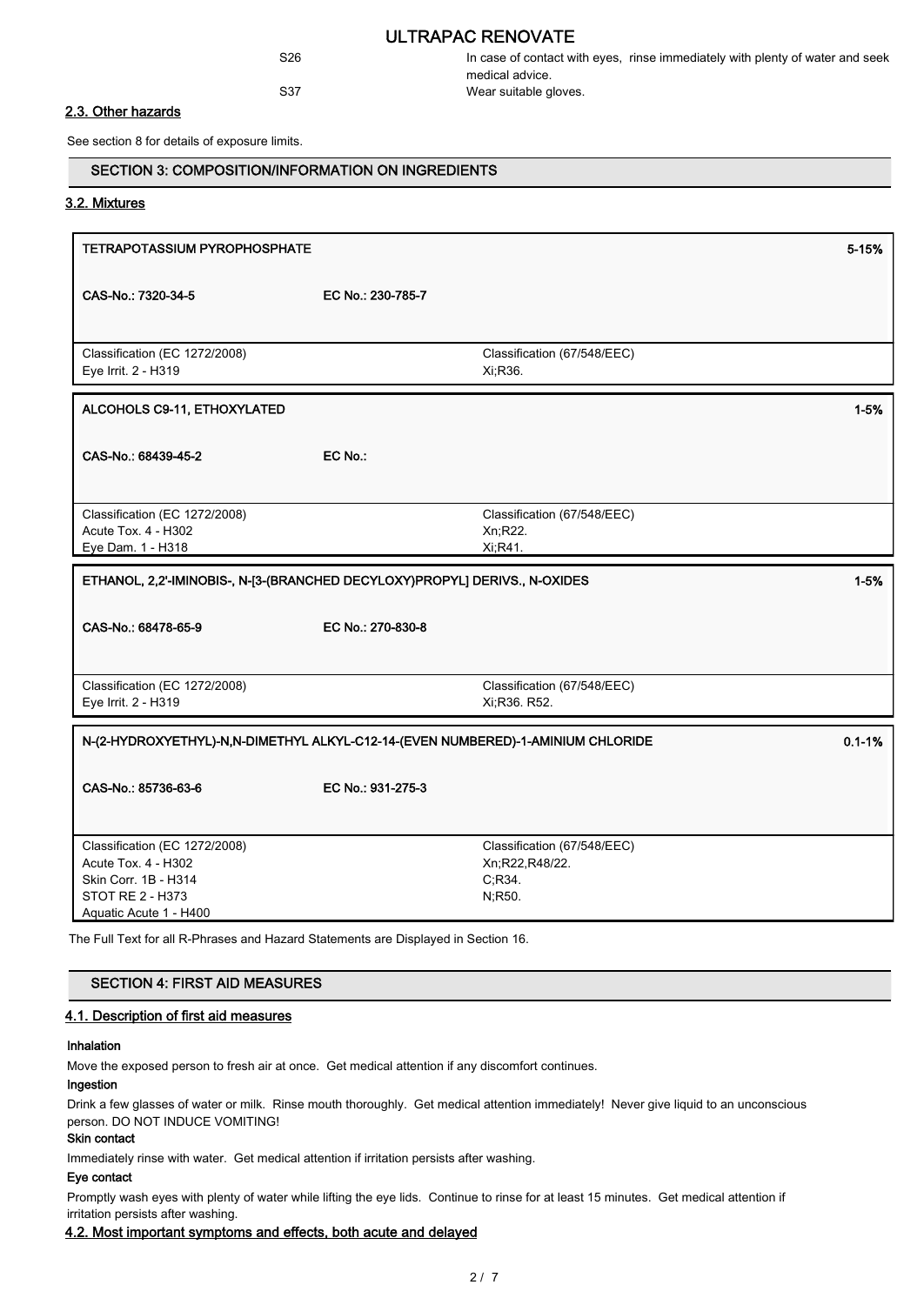# ULTRAPAC RENOVATE

# Ingestion

May cause discomfort if swallowed. Nausea, vomiting.

Eye contact

Irritating to eyes.

# 4.3. Indication of any immediate medical attention and special treatment needed

Treat Symptomatically.

# SECTION 5: FIREFIGHTING MEASURES

# 5.1. Extinguishing media

# Extinguishing media

This product is not flammable. Use: Water spray, dry powder or carbon dioxide.

# 5.2. Special hazards arising from the substance or mixture

### Hazardous combustion products

Thermal decomposition or combustion may liberate carbon oxides and other toxic gases or vapours.

# Unusual Fire & Explosion Hazards

No unusual fire or explosion hazards noted.

# 5.3. Advice for firefighters

# Protective equipment for fire-fighters

No specific recommendations.

# SECTION 6: ACCIDENTAL RELEASE MEASURES

# 6.1. Personal precautions, protective equipment and emergency procedures

Wear protective clothing as described in Section 8 of this safety data sheet.

# 6.2. Environmental precautions

Do not discharge onto the ground or into water courses.

# 6.3. Methods and material for containment and cleaning up

Collect with absorbent, non-combustible material into suitable containers. Dispose of waste and residues in accordance with local authority requirements.

# 6.4. Reference to other sections

For personal protection, see section 8. For waste disposal, see section 13.

# SECTION 7: HANDLING AND STORAGE

# 7.1. Precautions for safe handling

Wear protective clothing as described in Section 8 of this safety data sheet. Wash hands after handling. Wash contaminated clothing before reuse. Do not eat, drink or smoke when using the product.

# 7.2. Conditions for safe storage, including any incompatibilities

Store in closed original container at temperatures between 5°C and 30°C. Keep out of the reach of children.

# 7.3. Specific end use(s)

The identified uses for this product are detailed in Section 1.2.

# SECTION 8: EXPOSURE CONTROLS/PERSONAL PROTECTION

# 8.1. Control parameters

## Ingredient Comments

No exposure limits noted for ingredient(s).

### 8.2. Exposure controls

### Protective equipment



#### Engineering measures

Provide adequate ventilation.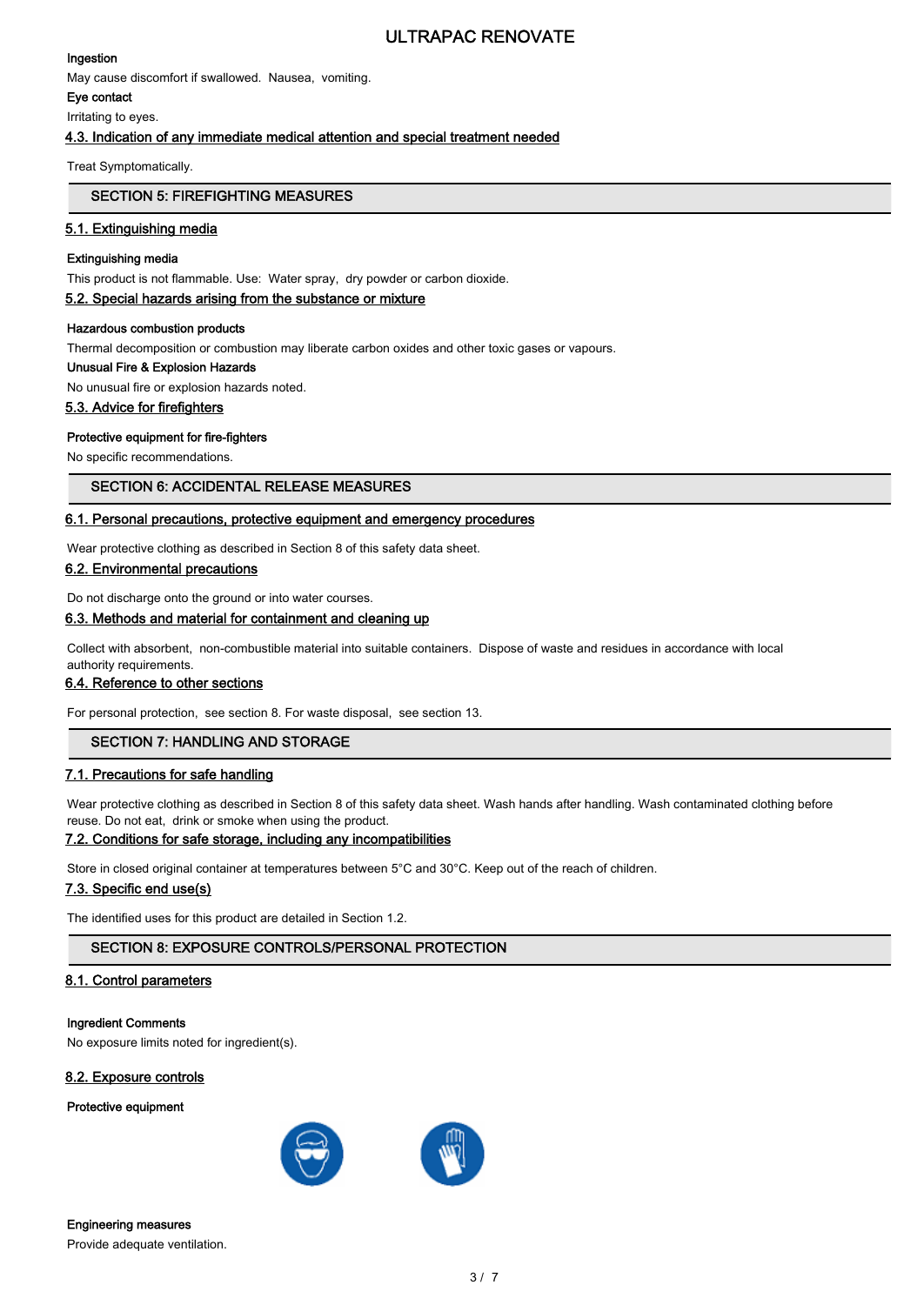# Respiratory equipment

# ULTRAPAC RENOVATE

For situations where recommended exposure limits may be exceeded or where there is a risk of inhalation of fine spray mists, a suitable respirator face mask is recommended.

## Hand protection

Nitrile gloves are recommended. Protective gloves should be inspected for wear before use and replaced regularly in accordance with the manufacturers specifications.

# Eye protection

Side shield safety glasses are recommended when handling concentrate or during spray application.

# Hygiene measures

Wash hands after handling. Wash contaminated clothing before reuse. Do not eat, drink or smoke when using the product.

# SECTION 9: PHYSICAL AND CHEMICAL PROPERTIES

# 9.1. Information on basic physical and chemical properties

| Appearance                              | Clear liquid.     |
|-----------------------------------------|-------------------|
| Colour                                  | Pink.             |
| Odour                                   | Floral            |
| Solubility                              | Soluble in water. |
| Initial boiling point and boiling range | 100°C             |
| Melting point (°C)                      |                   |
| Not determined.                         |                   |
| <b>Relative density</b>                 | 1.06              |
| Vapour density (air=1)                  |                   |
| Not determined.                         |                   |
| Vapour pressure                         |                   |
| Not determined.                         |                   |
| <b>Evaporation rate</b>                 |                   |
| Not determined.                         |                   |
| pH-Value, Conc. Solution                | 12                |
| pH-Value, Diluted Solution              | 10.5              |
| <b>Viscosity</b>                        |                   |
| Not determined.                         |                   |
| <b>Odour Threshold, Lower</b>           |                   |
| Not determined.                         |                   |
| Odour Threshold, Upper                  |                   |
| Not determined.                         |                   |
| Flash point                             |                   |
| Not applicable.                         |                   |
| Auto Ignition Temperature (°C)          |                   |
| Not determined.                         |                   |
| Flammability Limit - Lower(%)           |                   |
| Not applicable.                         |                   |
| Flammability Limit - Upper(%)           |                   |
| Not applicable.                         |                   |
| <b>Partition Coefficient</b>            |                   |
| (N-Octanol/Water)<br>Not determined.    |                   |
| <b>Explosive properties</b>             |                   |
| Not applicable.                         |                   |
| <b>Oxidising properties</b>             |                   |
| Not applicable.                         |                   |
| 9.2. Other information                  |                   |
|                                         |                   |

None.

# SECTION 10: STABILITY AND REACTIVITY

# 10.1. Reactivity

There are no known reactivity hazards associated with this product.

# 10.2. Chemical stability

Stable under normal temperature conditions and recommended use.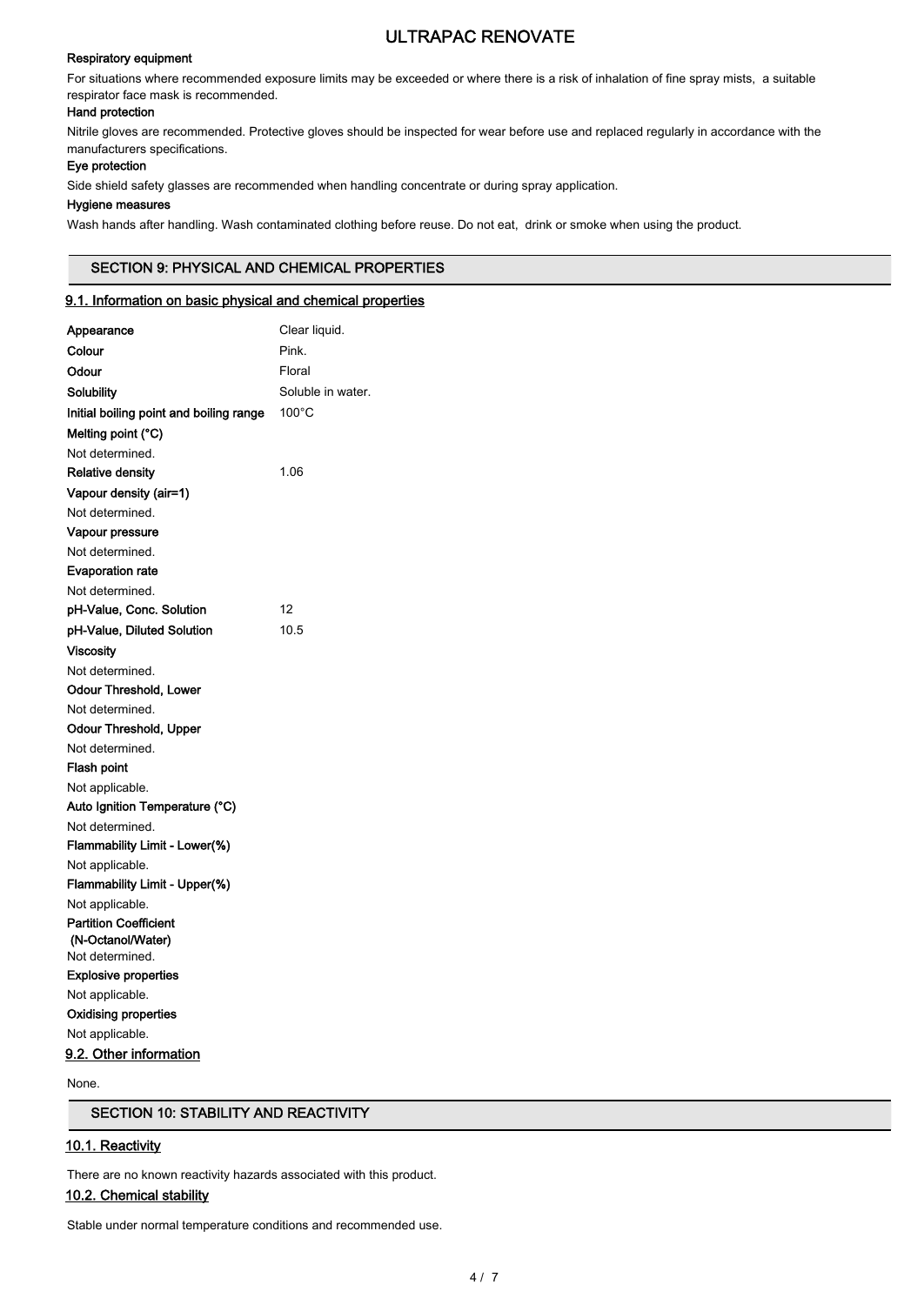# ULTRAPAC RENOVATE

# 10.3. Possibility of hazardous reactions

#### Not determined.

# 10.4. Conditions to avoid

Protect from freezing and direct sunlight. Store in closed original container at temperatures between 5°C and 30°C.

# 10.5. Incompatible materials

# Materials To Avoid

Strong oxidising agents. anionic surfactants

# 10.6. Hazardous decomposition products

Thermal decomposition or combustion may liberate carbon oxides and other toxic gases or vapours.

#### SECTION 11: TOXICOLOGICAL INFORMATION

### 11.1. Information on toxicological effects

#### Toxicological information

The product causes irritation of mucous membranes and may cause abdominal discomfort if swallowed. Excessive inhalation of spray, mist or vapour may cause temporary respiratory irritation.

#### Skin Corrosion/Irritation:

Prolonged or repeated exposure may cause: skin irritation and dermatitis.

#### Serious eye damage/irritation:

Moderately Irritating. Vapour or spray in the eyes may cause irritation and smarting.

#### Respiratory or skin sensitisation:

Contains Limonene

#### Germ cell mutagenicity:

No effects expected based upon current data.

#### Carcinogenicity:

No effects expected based upon current data.

### Reproductive Toxicity:

No effects expected based upon current data.

### Toxicological information on ingredients.

TETRAPOTASSIUM PYROPHOSPHATE (CAS: 7320-34-5)

#### Acute toxicity:

## Acute Toxicity (Oral LD50)

> 2000 mg/kg Mouse

### Acute Toxicity (Dermal LD50)

> 4000 mg/kg Rabbit

### N-(2-HYDROXYETHYL)-N,N-DIMETHYL ALKYL-C12-14-(EVEN NUMBERED)-1-AMINIUM CHLORIDE (CAS: 85736-63-6)

# Acute toxicity:

Acute Toxicity (Oral LD50)

> 200 - 2000 mg/kg Rat

# ALCOHOLS C9-11, ETHOXYLATED (CAS: 68439-45-2)

### Acute toxicity:

Acute Toxicity (Oral LD50)

> 300 mg/kg

Acute Toxicity (Dermal LD50)

> 2000 mg/kg

### SECTION 12: ECOLOGICAL INFORMATION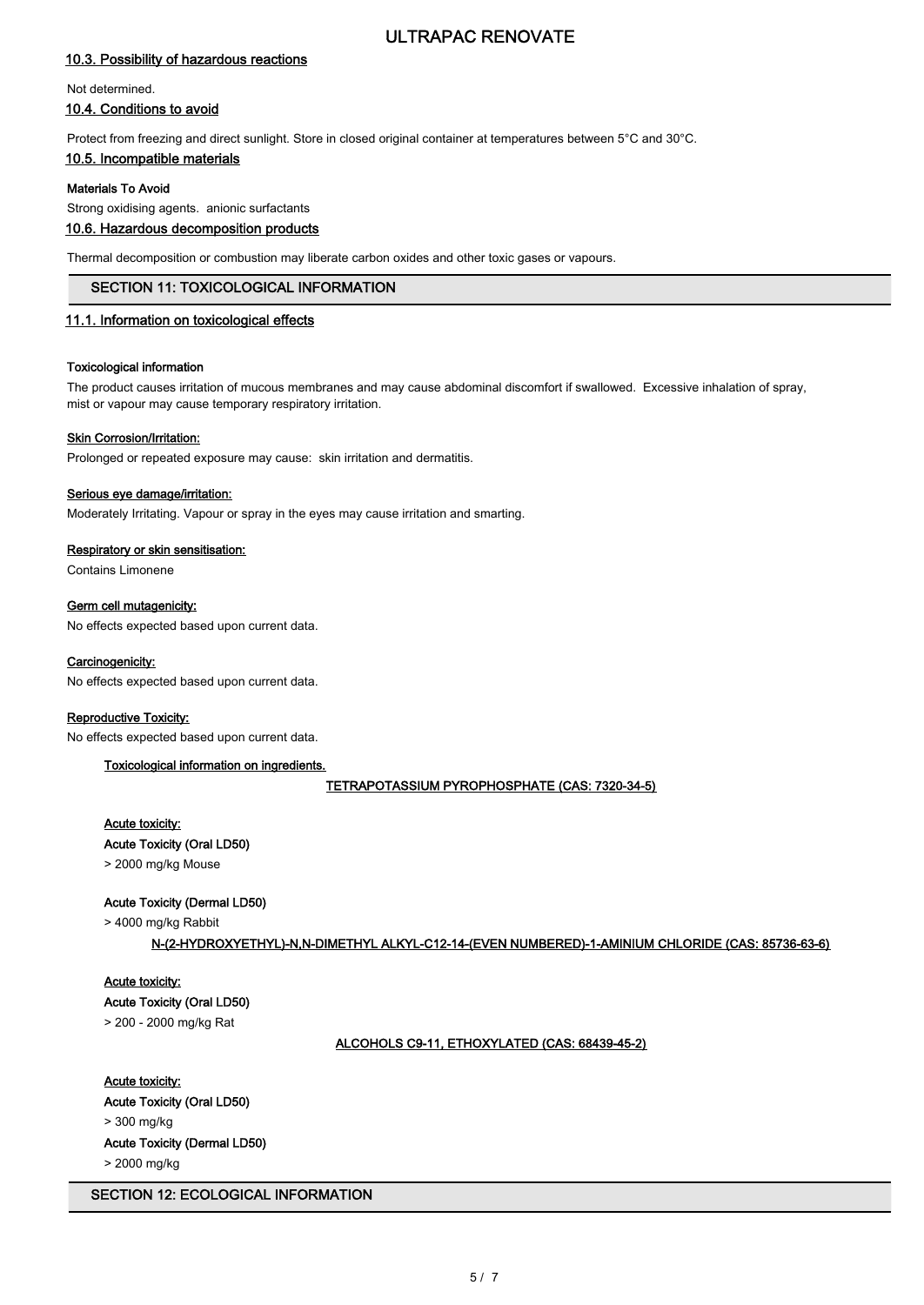# 12.1. Toxicity

# ULTRAPAC RENOVATE

The product contains a substance which is very toxic to aquatic organisms and which may cause long term adverse effects in the aquatic environment.

## Ecological information on ingredients.

## N-(2-HYDROXYETHYL)-N,N-DIMETHYL ALKYL-C12-14-(EVEN NUMBERED)-1-AMINIUM CHLORIDE (CAS: 85736-63-6)

### Acute Toxicity - Fish

LC50 96 hours 4.2 mg/l Brachydanio rerio (Zebra Fish)

Acute Toxicity - Aquatic Invertebrates

EC50 48 hours 0.53 mg/l Daphnia magna

# Acute Toxicity - Aquatic Plants

EC50 72 hours 0.35 mg/l Scenedesmus subspicatus

### ALCOHOLS C9-11, ETHOXYLATED (CAS: 68439-45-2)

Acute Toxicity - Fish LC50 > 10 mg/l Acute Toxicity - Aquatic Invertebrates EC50 > 1 mg/l Acute Toxicity - Aquatic Plants IC50 > 10 mg/l

### 12.2. Persistence and degradability

### **Degradability**

The surfactant(s) contained in this preparation complies(comply) with the biodegradability criteria as laid down in Regulation (EC) No.648/2004 on detergents. Data to support this assertion are held at the disposal of the competent authorities of the Member States and will be made available to them, at their direct request or at the request of a detergent manufacturer.

# 12.3. Bioaccumulative potential

Bioaccumulative potential Not known. Partition coefficient

Not determined.

### 12.4. Mobility in soil

Mobility:

The product is soluble in water.

### 12.5. Results of PBT and vPvB assessment

This product does not contain any PBT or vPvB substances.

### 12.6. Other adverse effects

None known.

# SECTION 13: DISPOSAL CONSIDERATIONS

### 13.1. Waste treatment methods

Dispose of waste and residues in accordance with local authority requirements. Empty containers should be rinsed with water then crushed and disposed of at legal waste disposal site.

### SECTION 14: TRANSPORT INFORMATION

# 14.1. UN number

Not classified for transportation.

### 14.2. UN proper shipping name

None.

### 14.3. Transport hazard class(es)

None.

ADR/RID/ADN Class